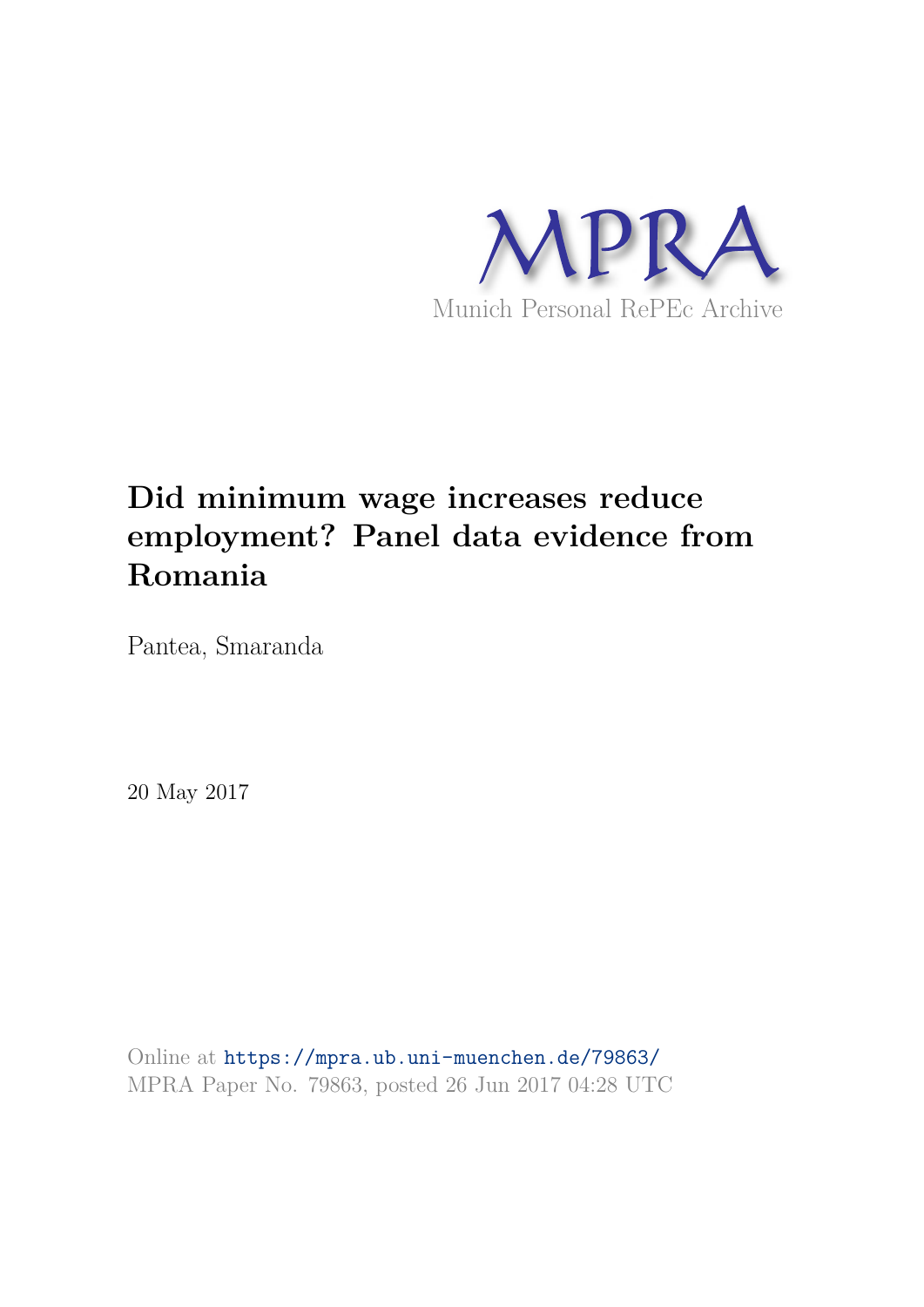# Did minimum wage increases reduce employment? Panel data evidence from Romania

# Smaranda Pantea<sup>1</sup> Ministry of Public Finance

## Abstract

 $\overline{a}$ 

Rising minimum wages is a popular policy used to increase the income of low wage workers, reduce inequalities and improve labour market participation. However, there are concerns among policy makers about its possible negative effects on employment. This paper examines the effect of minimum wage increases on regional employment, using a panel of 42 NUTS III regions from Romania over a recent period, 2008-2014, which includes the economic crisis and the recovery. The results show that, on average, increases in minimum wages had an insignificant effect on employment during the period studied. The results are robust to different specifications. They also highlight the importance of a strong manufacturing base for raising regional employment.

## **JEL classification:** J23, J31, O25, R23.

**Keywords:** employment, minimum wage, industrial policy, manufacturing, regional labour markets.

<sup>&</sup>lt;sup>1</sup> The views expressed are those of the author and may not in any circumstances be regarded as stating an official position of the Ministry of Public Finance, Romania. Email address: [smaranda.pantea@mfinante.ro.](mailto:smaranda.pantea@mfinante.ro) Valuable comments and suggestions from Bernarda Zamora, Dan Matei and David Orțan and participants at Recent Advances in Economic and Social Research 2017 conference are gratefully acknowledged. The author remains responsible for all the errors and omissions.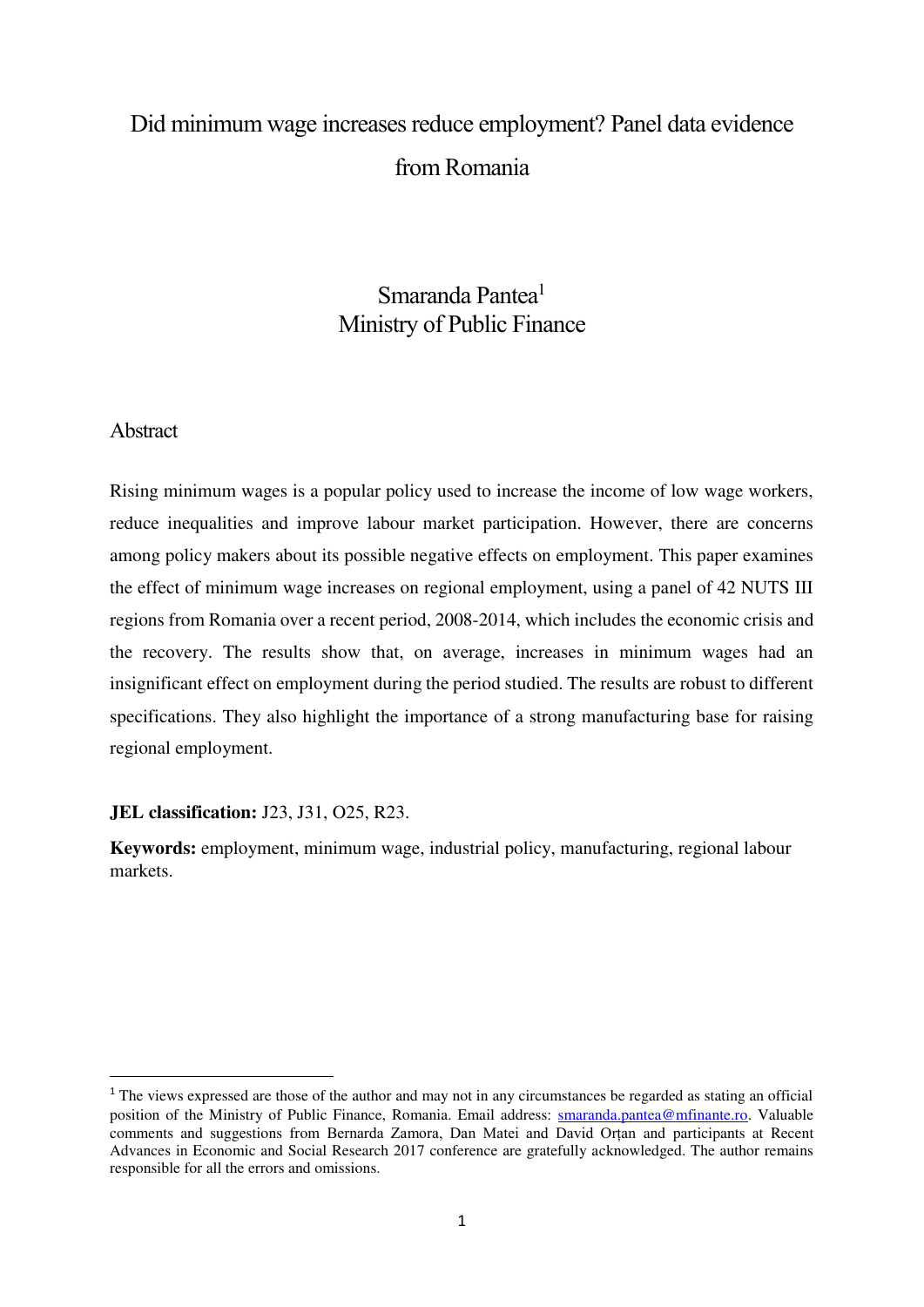## 1 Introduction

Minimum wage hikes aim to increase the income of low wage workers, reduce in work poverty and improve labour market participation. However, there are concerns among policy makers that large increases in minimum wage may reduce employment. Understanding the employment effects of the minimum wage is very relevant for many EU Member States, especially in Central and Eastern Europe (CEE) that have recently increased the level of their statutory minimum wage and are debating further increases.

Economic theory predicts that firms adjust to an increase in minimum wage by reducing employment, rising prices or reducing profitability. Among these possible effects, the most controversial one is the effect on employment. There is a large empirical literature on this effect, recently reviewed by Neumark & Wascher (2006), Metcalf (2007), Schmitt (2013), Neumark et al. (2014) and Manning (2016). Most studies find insignificant or very limited effects for the overall employment (OECD, 1998, Lemos, 2008; Andreica et. al, 2010; Harasztosi and Lindner, 2015, European Commission, 2016), yet negative effects are observed for specific socioeconomic groups.

Despite the large number of studies, there are some questions that remain unanswered. First, most studies focus on USA and UK, where minimum wages increases were mostly moderate, minimum wages were low relative to average wage and the proportion of employees affected was limited. The results of these studies cannot be directly generalised for CEECs, where increases in minimum wages tend to be large and to affect a large share of employees (IMF, 2016). The empirical literature on CEECs is more limited and heterogeneous and their results are mixed. For Romania, in particular, there is a lack of studies for the period following the economic crisis in 2008. Second, most studies estimate an average effect. To establish a sustainable dynamic of minimum wages it is useful to examine the employment effects at different levels of the minimum wage and whether there is a threshold above which its impact becomes negative. IMF (2016) advises a threshold of 40% of the average wage, but without providing empirical evidence. There is also little evidence about how this effect varies across different regional characteristics which are relevant for policy making such as the level of development or the labour market conditions.

This study examines employment effects of the minimum wage increases in Romania during the period 2008-2014 using a panel data methods and regional level data (NUTS III). Romania is an interesting case. On one hand, it has the largest share of people in work at risk of poverty in the EU (almost 19%) and the second lowest minimum wages in the EU and, thus, there is a strong social justification for this policy. On the other hand, Romania experienced steep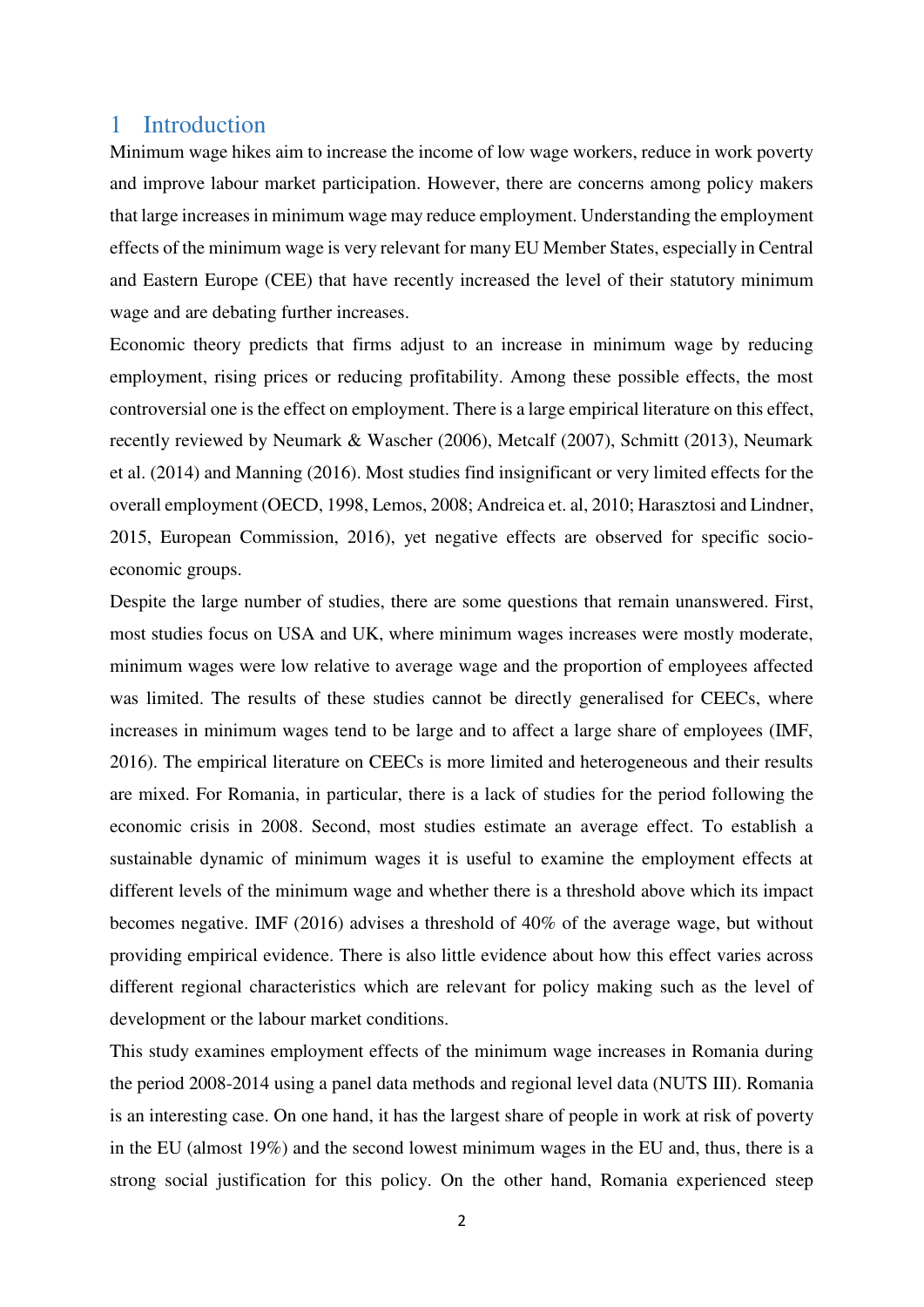increases in the minimum wages during the period studied, cumulated growth amounting to almost 50%, and additional increases were adopted in 2015, 2016 and 2017, which led to concerns about their employment effects. In this context, it is essential to examine empirically the effects of minimum wage. These estimates are informative also for other EU countries, where there are discussions about increasing minimum wages or concerns about their possible negative effects, in particular for other CEECs that also experienced large increases in minimum wages.

The use of disaggregated regional level data allows to focus on local labour markets and differences in their characteristics. The use of panel data allows controlling for region unobserved, time invariant specific characteristics. Therefore, in addition to estimating an average effect, the paper also examines how the effects vary across regions and whether the effects are more pronounced above a certain threshold of the minimum wage. These questions were not addressed before and they are very policy relevant. The study also provides novel evidence on the effects of the industrial structure on employment.

The results suggest that minimum wage increases had an insignificant effect on employment and this lack of effect is a robust finding across regions and across different empirical specifications. However, the estimates refer to the overall employment and it is possible that specific socio-demographic groups or types of firms were adversely affected. The findings also suggest that regional policies that aim to strengthen the manufacturing base and the development of market service sectors are key to raising regional employment.

The paper is organised as follows. Section 2 reviews related literature. Section 3 reviews the evolution of minimum wage in Romania. Section 4 explains the empirical strategy. Section 5 describes the data used. Section 6 presents the main estimation results and robustness checks and Section 7 provides a discussion of the results and the conclusions.

# 2 Related literature

 $\overline{a}$ 

Theoretically, a firm that operates in a competitive environment, would respond to an increase in labor costs by reducing employment. However, most empirical studies that tested this hypothesis found inconclusive results, with many finding insignificant or very limited effects (Metcalfe, 2007; Schmitt, 2013; Manning, 2016)<sup>2</sup>. Possible explanations for these results include characteristics of monopsony or oligopsony for some labour markets, the use of other channels of adjustment to minimum wage increases, such as, increasing prices, decreasing

<sup>2</sup> Neumark & Wascher (2006), Metcalf (2007), Schmitt (2013) Neumark et al. (2014) and Manning (2016) provide very detailed reviews of this literature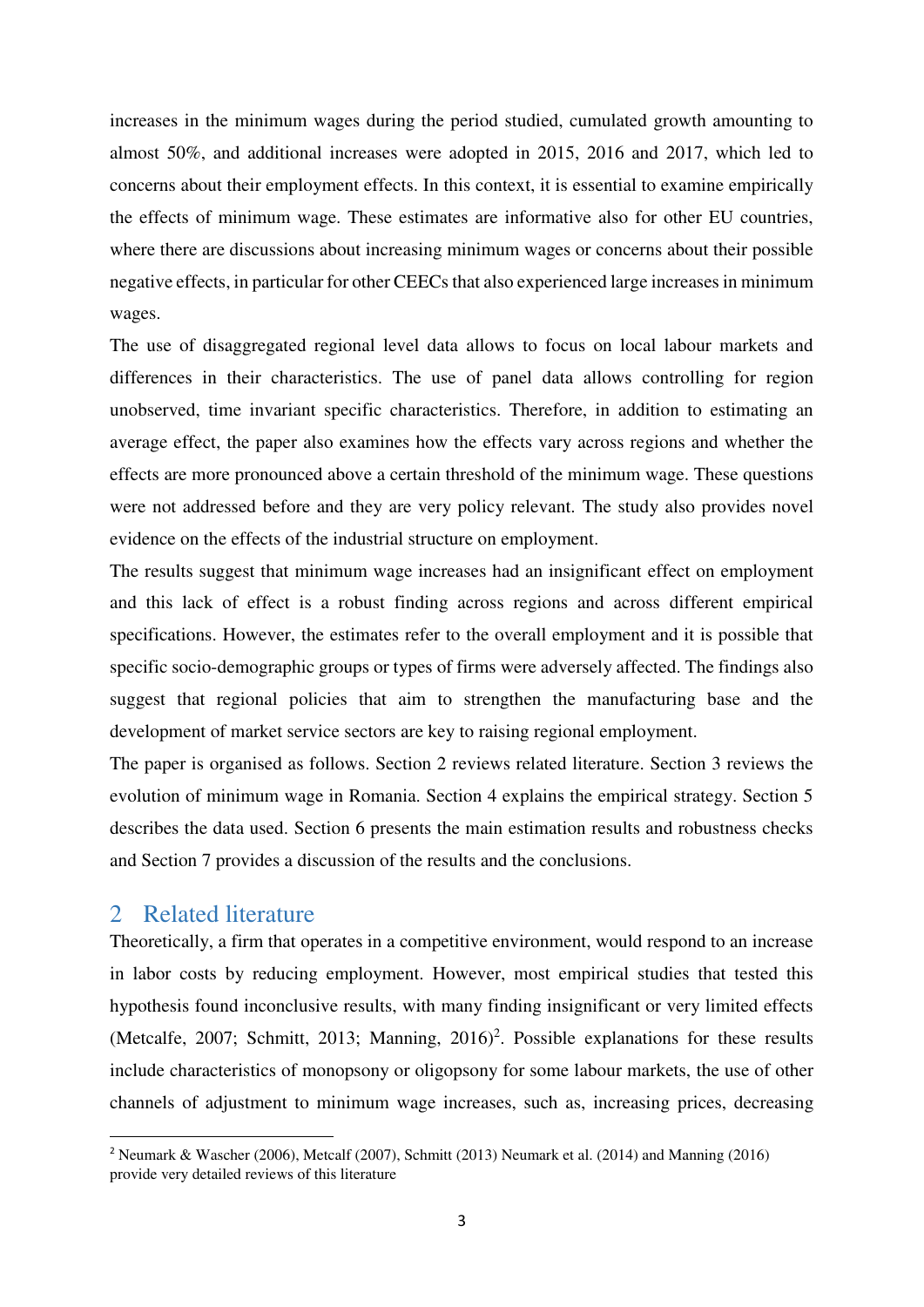profitability, decreasing non-wage labour costs, wage compression, adopting efficiency increasing technologies (Metcalf, 2007; Hirch et al., 2011, Schmitt, 2013), but the empirical evidence on these explanations is limited.

The related relevant empirical studies for this paper are those that examine the employment effects using regional or cross country data, such as, (OECD, 1998; Neumark & Wascher, 1992; Neumark & Wascher, 2004; Majchorowska & Zoliewski, 2012, European Commission, 2016). Among the studies that report estimates for the overall employment rate of prime age adults, OECD (1998), European Commission (2016), and IMF (2016) found insignificant effects for OECD countries, the 28 EU member states and CEECs, respectively, while Majchorowska & Zoliewski (2012) found negative effects on employment for Poland. Also, some studies that examined the effect on young workers only (Neumark & Wascher, 1992; Baker at et. al, 1999; Neumark & Wascher, 2004) found negative effects.

The evidence from other CEECs is more relevant for this paper than evidence from more advanced economies due to similarity in the evolution of minimum wage (large increases that affect a large share of employees) and in the institutional environment. The literature on CEECs is more limited and more heterogeneous, with studies differing in coverage, level of aggregation and methods used and even the effect studied<sup>3</sup>. Ericsson and Pytlikova (2004) used firm level data from Czech and Slovak Republics and studied the effects of increases in minimum wages of 40% and 30%, respectively, and found mixed effects for different types of firms. Andreica et al. (2010) using macroeconomic data for Romania for the period 1999-2009 found that a 10% increase in minimum wages was associated with a 0,9% decrease in employment. Majchorowska & Zoliewski (2012) using regional data from Poland for the period 1999-2010 found that a 10% increase in the minimum wage decreased the employment rate by around 1%. Harasztosi & Lindner (2015) studied the effect of a 60% increase in minimum wage in Hungary using firm level data and found that a 10% increase in the minimum wage decreased employment by  $0,1\%$ <sup>4</sup>. IMF (2016) used firm level data from 11 CEECs during the period 2009-2013 and found that a 10% increase in the minimum wage was associated with a 0,4% decrease in employment. INCSMPS (2016) found very different effects on different socio-economic groups defined based on gender and age group, with the largest effects concentrated among older workers. Taken together, these studies show that the evidence on the employment effects

 $\overline{a}$ 

<sup>&</sup>lt;sup>3</sup> Related, although not providing direct estimates to the employment effects, NBR (2015) used firm level data from Romania for the period 2010-2013 and found that increases in minimum wages limited recruitment.

<sup>&</sup>lt;sup>4</sup> They also found that 80% of the labour cost increases were paid by consumers though higher prices and 20% by the firm owners through lower profitability.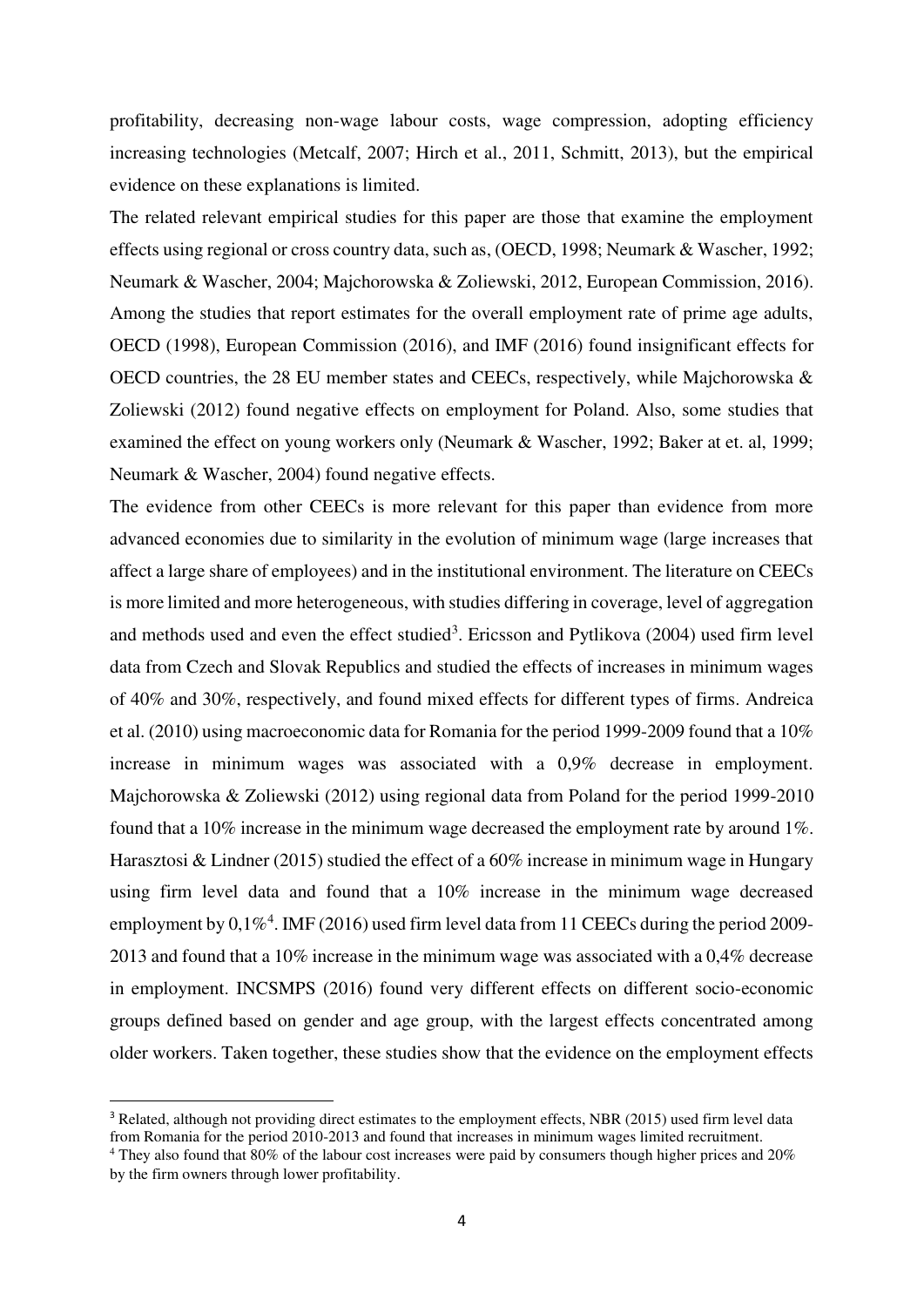of an increase in the minimum wage in CEECs is mixed, with estimated effect of a 10% increase in the minimum wage varying between  $0.1\%$  to  $1\%$ .

Most studies estimate an average effect of the minimum wage increases, but it may have different effects depending on its level. At a low level, an increase in the minimum wage could have an insignificant effect, as it affects a low share of employment and of labour costs. As the minimum wage increases and it affects a larger share employment and labour costs and its effects could become more negative. IMF (2016) suggests the effect of the minimum wage could depend on the ratio of the minimum wage to average wage, and that its effect is likely to be more negative when this ratio is above 0.4, but without providing empirical evidence.

The study is also related to literature on determinants of regional employment and unemployment, reviewed by Elhorst (2003). This literature shows that industrial structure of the region is a key determinant of the employment and unemployment. Economic sectors are affected by different economic and technological trends, which can have important employment effects (Elhorst, 2003; Marelli et al., 2012; European Commission, 2016).

This study contributes to all these different strands of literature integrating them in one framework to study the effects of the minimum wage, industrial structure and other labour market characteristics on regional employment rate in Romania.

## 3 Evolution of minimum wage in Romania

The statutory minimum wage in Romania is determined at national level by the government after consultations with the main social partners, trade unions and employers. The growth of the minimum wage is linked to the evolution of the economy, but also to social and economic objectives, such as reducing poverty in work and increasing labour participation. The statutory minimum wage is only one and there are no special rates or exceptions.

At the end of 2008 the minimum wage was 540 RON or 137 Euro. After an increase to 600 RON at the beginning of 2009, it remained frozen during the crisis. In 2011, it was raised to 670 RON. Since then it was raised every year, reaching of 900 RON, or 205 Euro in 2014. Further increases took place after the period studied: two increases of 8,3% and 7,7% in 2015, an increase of 19% in 2016 and an increase of 16% in 2017.

[Table 1](#page-15-0) shows the minimum wage levels at the beginning and at the end of the period studied in Romania and several other CEECs. In nominal terms, in euros, Romania had the second lowest, minimum wage, except Bulgaria, both in 2008 and in 2014. During the period studied all countries increased the level of the statutory minimum wages. However, the growth rate varied considerably from 3,1% in Czech Republic to more than 50% in Bulgaria. The countries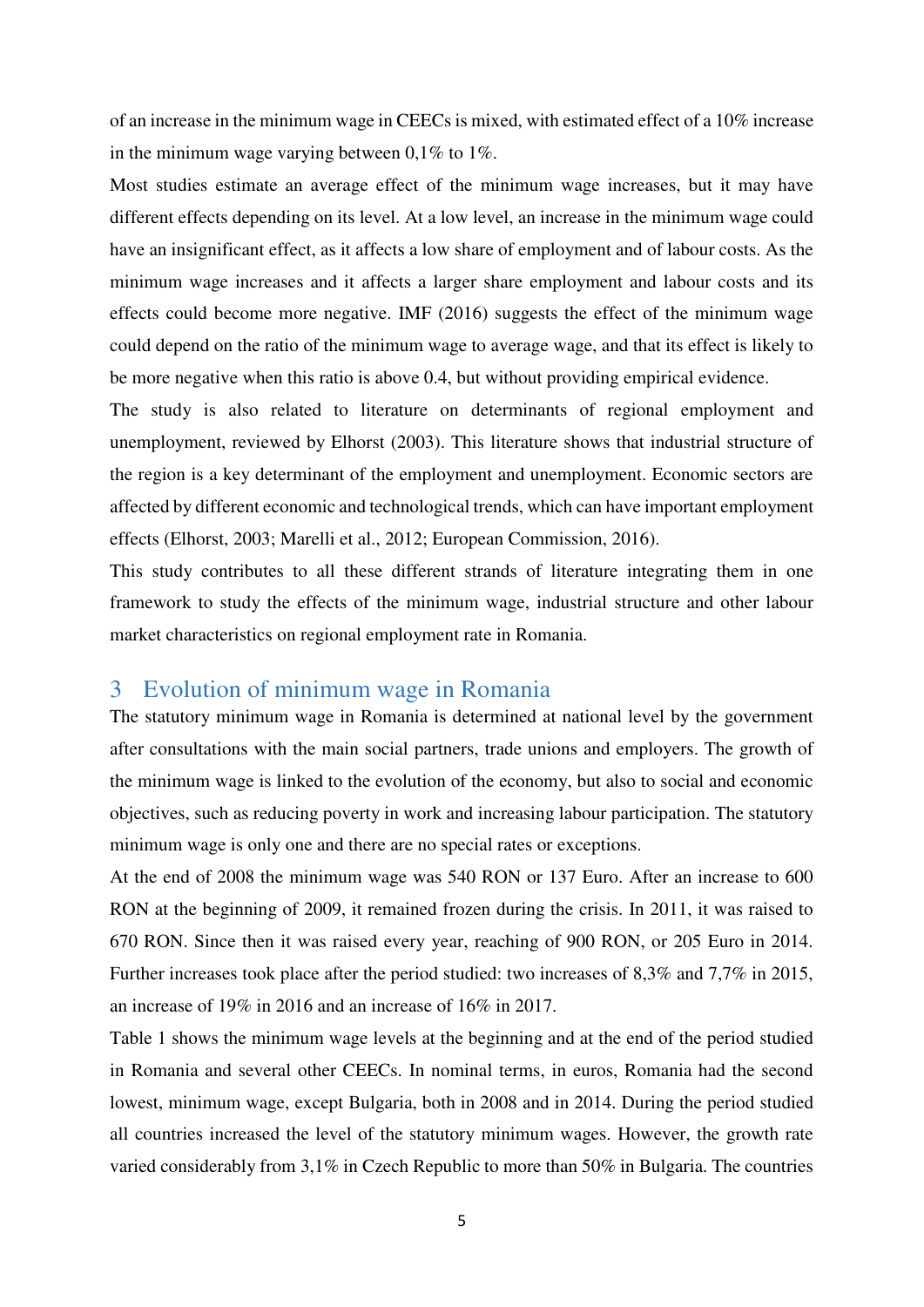with lowest levels of minimum wages tended to have the highest growth and Romania had the steepest growth (49,5%) after Bulgaria (54,5%). Overall, the evolution of the minimum wage in Romania was similar to other CEECs, but with lower initial minimum wage and faster growth. To a certain extent, this evolution reflects convergence. Taking into account differences in purchasing power does not affect these patterns.

Not only the absolute level of the minimum wage is important, but also its position in the wage distribution. The most used indicator for these purposes is the Kaitz index, which is defined as the ratio of the statutory minimum wage to the average gross wage in the economy. Table 1 shows that this index in Romania increased from 30,1% to 38,5% between 2008 and 2014, an increase of more than 8 percentage points, indicating that the minimum wage grew much faster than the average wage. While this increase was steep, the ratio of minimum wage to average wage remained one of lowest in the CEE.

Another important aspect is the share of employees affected by the minimum wage. As the ratio of the minimum wage to average wage grows, the minimum wage affects an increasing share of workers and its impact becomes larger. In Romania, in 2014, minimum wage affected 22% of employees, a larger proportion than in comparable countries like Poland and Lithuania (9%, in both) and Latvia (15%) IMF (2016).

Overall, these statistics show that minimum wage in Romania increased fast both in absolute and in relative terms and by the end of the period studied it affected a large share of workers.

## 4 Empirical strategy

The paper applies the standard model used to examine the employment effect of the minimum wages in a cross-country setting (OECD, 1998; Neumark & Wascher, 2004; European Commission, 2016; IMF, 2016), or at regional level (Neumark & Wascher, 1992; Baker at et. al, 1999; Majchrowska & Zołkiewski, 2012). This model assumes that employment rate is determined by the minimum wages, expressed relative to average wage, economic cycle, social protection and other characteristics of the regions. The model assumes that in regions where the ratio of minimum to average wage is higher a larger share of population is affected by the minimum wage and an increase in the minimum wage has a larger impact. In regions where this ratio is low, minimum wage affects a small share of labour force and labour costs and it is likely to have limited effects. Thus, if minimum wage has a negative effect on employment, the coefficient of the Katiz index should be negative. The model can be written as it follows:

 $ER_{rt} = \alpha_0 + \alpha_1 KaitzIndex_{rt} + \alpha_x X_{rt} + e_{rt}$  (1)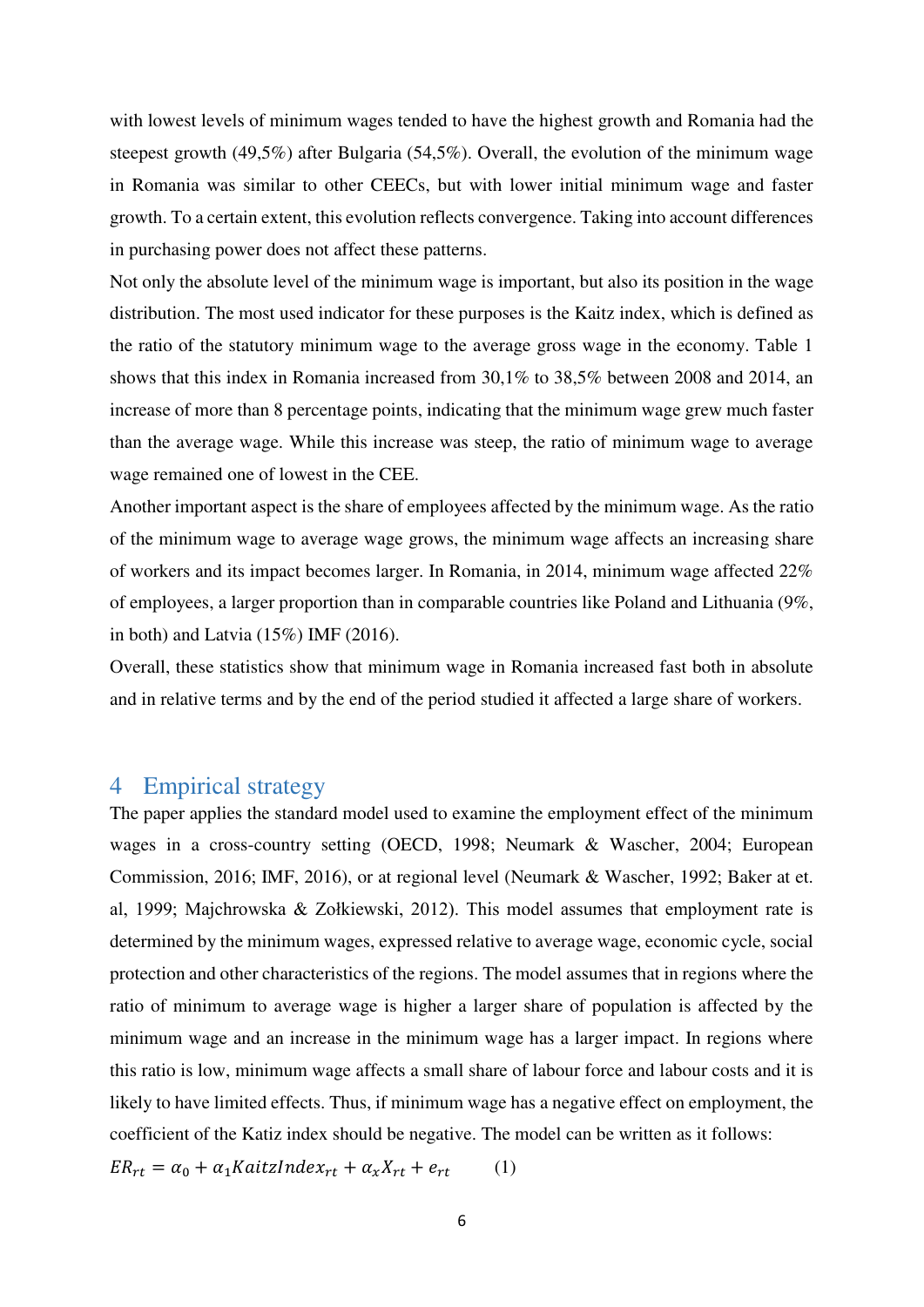$ER_{rt}$  is defined as the ratio between the number of employees and the population of working age in the region *r* and year *t*. While this is the standard variable used in most empirical studies on this topic (OECD, 1998; Neumark & Wascher, 1992, 2004; Majchrowska & Zołkiewski, 2012; European Commission, 2016; IMF, 2016), the mechanism through which minimum wage affects employment is relevant mainly for the business sector. Therefore, a version of Eq. (1) is estimated with employment in business sector (sectors B-N rev. 2) as dependent variable. *KaitzIndexrt* is the ratio between the minimum wage and average wage in the region *r* and year *t. Xrt* represent other characteristics of the regions. The equation includes *time fixed effects* that control for macroeconomic shocks common to all regions, such as the business cycle. The regional variables *Xrt* considered in our model are: (1) *Regional GDP per capita -* captures the effects of region specific business cycle fluctuations<sup>5</sup>, (2) The *shares of manufacturing* and *market services in total regional employment - capture the effects of a specialisation in these* sectors, (3) *The ratio between average unemployment allowance and minimum wage -*controls for the generosity of social protection, which can influence negatively the incentives to work<sup>6</sup>. Detailed definitions of all variables used are given in Table 2.

OLS estimation of equation (1) could pose several problems. First, the effect of the minimum wage on employment rate cannot be identified directly from their variation across regions because the Kaitz index is expected to be endogenous. That is, it could be correlated with unobserved, time invariant characteristics, such as geographical location or historic heritage affecting both the wage and employment levels. For instance, a geographical location close to EU markets could be associated with higher wages and higher employment. Not taking into account these characteristics could lead to omitted variable bias. As these characteristics are time invariant, regional fixed effects are included in equation (1) to avoid this potential problem. Therefore, equation (1) is estimated using OLS with Fixed Effects for regions. Second, if policy makers increase the minimum wage when employment grows and freeze it when it declines, the estimated effect of minimum wage could be biased due to reverse causation (Neumark & Wascher, 2004, Neumark & Wascher, 2006; IMF, 2016). To avoid this, the Kaitz index is

 $\overline{a}$ 

<sup>&</sup>lt;sup>5</sup> Output gap would be a more appropriate measure, but data on output gap at regional level is not available. Another commonly used measure to control for region specific business cycle fluctuations, especially in papers that focus on youth employment, is unemployment of prime age males. Given the focus in this paper on overall employment and the possible correlation between this measure and employment rate, it was decided to use GDP per capita.

<sup>&</sup>lt;sup>6</sup> The rules regarding the level for the allowance are common for the whole country, but they depend on socioeconomic characteristics of the recipients that vary across regions.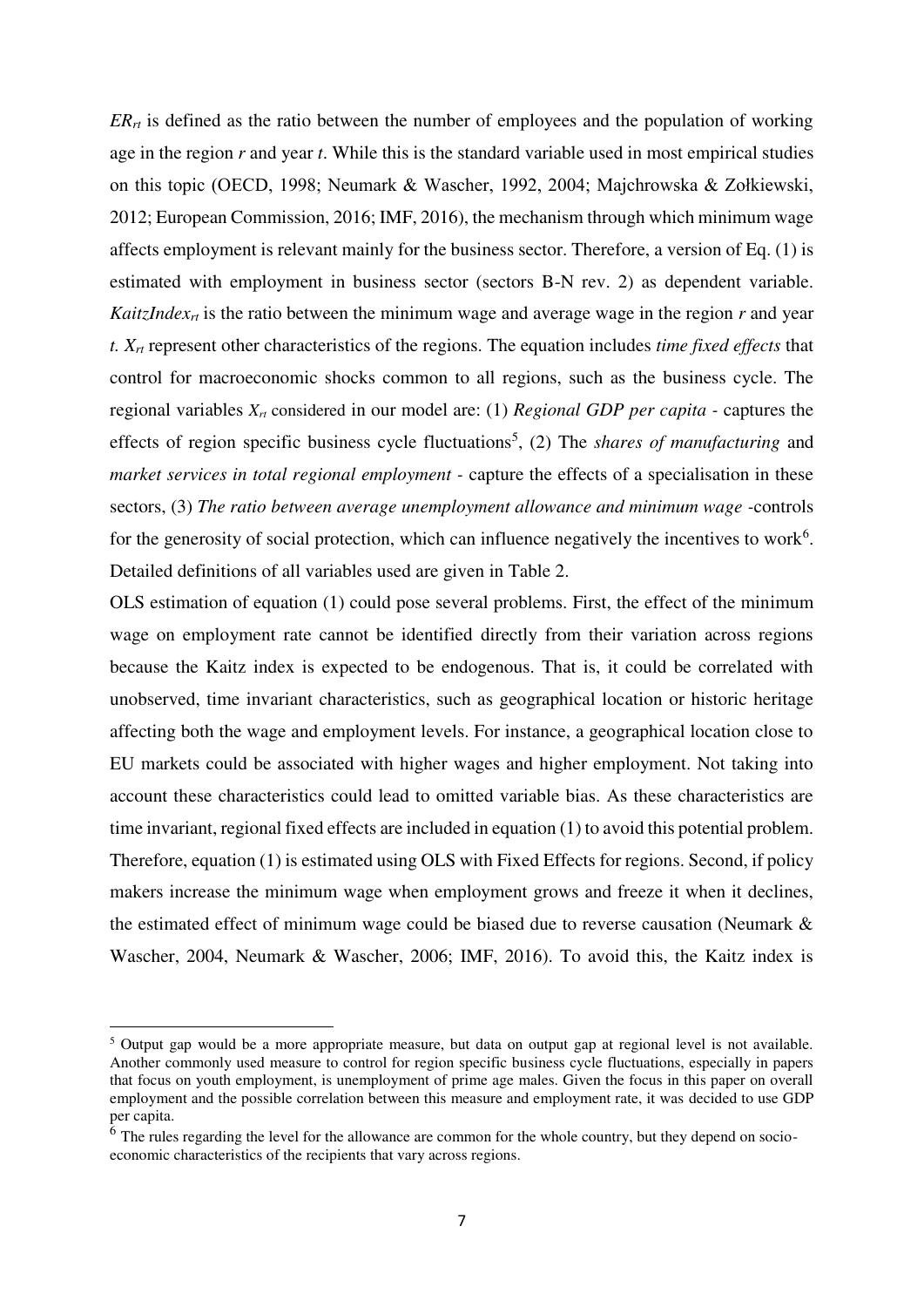lagged one period. Finally, the errors in equation (1) could be affected by heteroskedasticity and serial correlation. To account for these possible problems, the errors are clustered by region.

## 5 Data description

The data used for this analysis covers all 42 NUTS III level regions (județe) for the period 2008- 2014. The period studied was limited by the availability of data for all variables in the model. All data come from National Statistical Institute of Romania, in particular, from the survey *Ancheta privind costul forței de muncă,* a survey on labour force costs designed to be representative at NUTS III level and conducted by the National Statistical Institute, and *Conturi Naționale*. These datasets are widely regarded high quality and are frequently used by the Ministry of Public Finance and by the Ministry of Labour and Social Justice for policy analysis. They are also used by academic researchers, such as Aparaschivei et al. (2011).

*Ancheta privind costul forței de muncă* is the source of the data for the average number of employees and the average wages by region and economic sector, defined based on NACE rev.2, as well as the source for the calculation of the share of manufacturing and the share of market services in the economy at regional level. *Conturi Naționale* (National Accounts) is the source for the regional GDP per capita. This variable is deflated using national level GDP deflator also taken from National Accounts. The unemployment allowance is taken from the National Statistical Institute and it is based on administrative sources.

The summary statistics for all the variables at the beginning of the period studied (2008) and at the end (2014) are given in [Table 3.](#page-16-0) In the average region, employees represented 33% in 2008 and 32% in 2014 of the working age population. While these values may seem low, it is important to mention that this ratio includes only employees, excluding the self-employed, which in more rural regions represent a considerable share of working age population. PIAROM (2017) reported similar patterns and indicated the proportion of population working in agriculture as the main explanation. During the period studied this ratio decreased during the economic crisis reaching a minimum in 2011 and then it recovered, but without reaching the level recorded in 2008. It also varied considerably across regions, ranging from 20% to more than 70%, in the capital. The Kaitz index for the average region rose by 10 percentage points from 35% to 45%. This index also varied considerably across regions ranging from below 30% in Bucharest to close to 60% in low wage regions, such as Vaslui and Neamț. The evolution of GDP per capita reflected an incomplete economic recovery during the period studied, while the changes in the evolution of the share of manufacturing and market services reflected the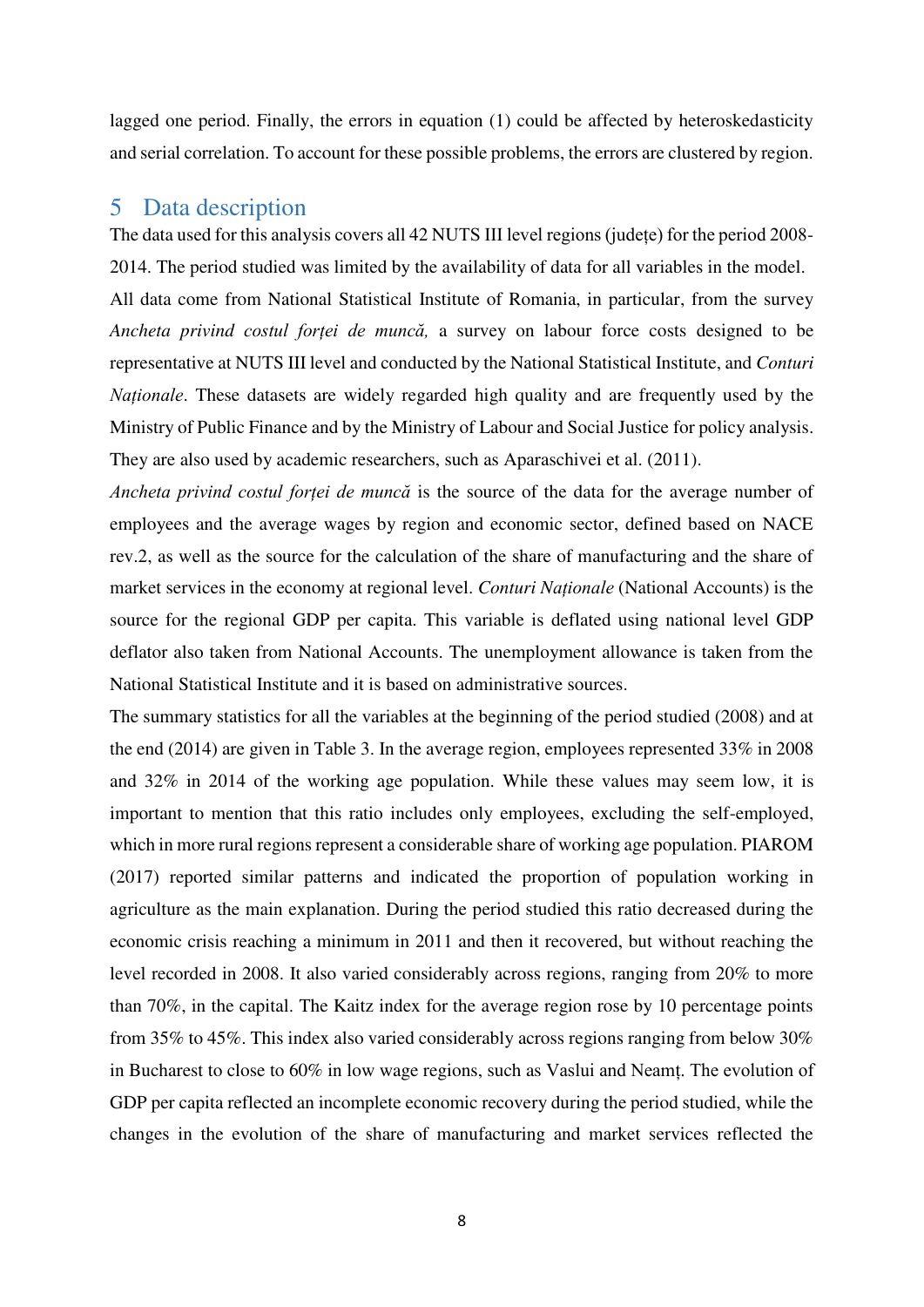different impact of the crisis on the two sectors and historic trend towards tertialisation (Pashev et al., 2015).

# 6 Estimation results

### 6.1 Baseline results

 $\overline{a}$ 

[Table 4](#page-16-1) presents the results of the estimation of equation (1) for the overall employment rate in columns (1) and (2) and for the business sector in columns (3) and (4). The result for all regions are reported in column (1) and (3) and the results for the sample that excludes Bucharest and Ilfov, which in many respects are outliers, in columns (2) and (4).

The estimation results indicate an insignificant effect of Kaitz index on the employment, which imply that minimum wage hikes did not reduce employment during the period studied. This result holds for the sample that excludes Bucharest and Ilfov and for the specifications that use employment in the business sector as a dependent variable. The results are broadly in line with previous studies (OECD, 1998; European Commission, 2016; IMF, 2016).

The coefficients of time fixed effects are statistically significant, but GDP per capita is not statistically significant, as most of the effects of the business cycle are captured by the time fixed effects and regional fixed effects capture unobserved time invariant characteristics of the regions. The share of manufacturing has a positive effect on employment and employment in business sector, while the share of service sectors has a positive effect only on employment in business sector, suggesting that specialisation in these sectors is conducive to job creation. The ratio of unemployment allowance to minimum wage has a significant negative effect, suggesting that a reduced difference between the two decreases the motivation to work.

In conclusion, the results show an insignificant effect of minimum wage increases on employment, the latter being determined mainly by the business cycle, industrial structure and social protection policies.

Even if on average minimum wage has an insignificant effect on employment, it is possible that some regions were negatively affected.

IMF (2016) suggests that the effect of the minimum wage could depend on the ratio of the minimum wage to average wage, and that its effect is likely to be more negative when this ratio is above 0.4. To test this hypothesis, equation (1) is estimated separately for regions where the ratio of the minimum wage to average wage is equal or above 0.4 and for those where this ratio is below. The results of these estimations are presented in Table  $5<sup>7</sup>$  in columns (1) and (2) and

 $<sup>7</sup>$  For expositional reasons, only the results for the overall employment rate are reported, but the results for business</sup> sector employment are very similar.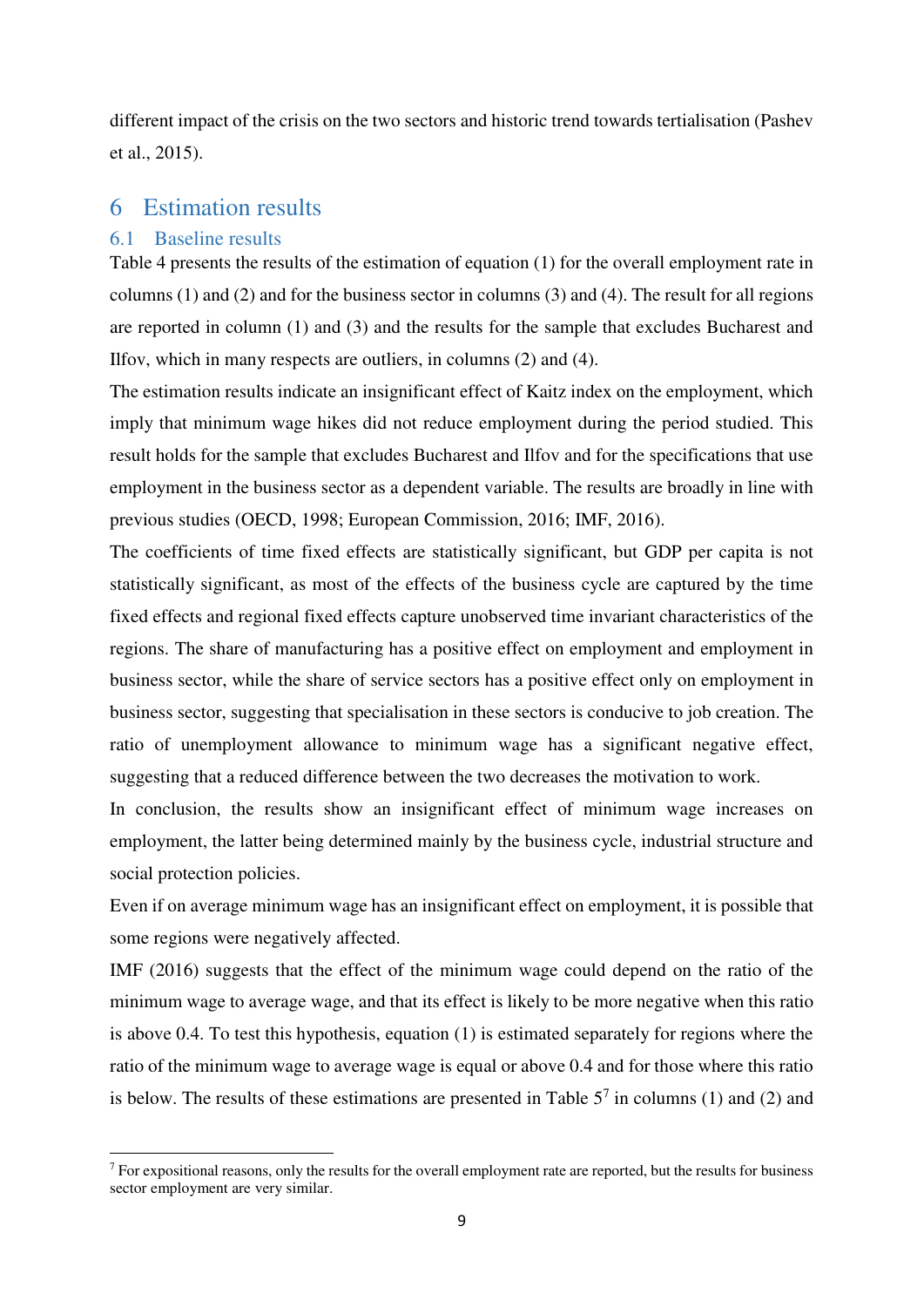show that the effect is insignificant both for regions were the Kaitz index is below 0.4 or above 0.4. These results suggest that the threshold for negative effects is higher. A threshold of 0.5 could not be examined because few regions reached this level for more than one year.

An increase in the minimum wage could have a more negative effect on the employment of poorer, less productive regions, where a high minimum wage would decrease the probability of employment for a larger share of employees. Majchrowska & Zołkiewski (2012) document such an effect for Poland. To test this hypothesis, equation (1) is estimated separately for poor regions (with GDP per capita below the median) and rich (with GDP per capita above the median) regions. The results reported in columns (3) and (4) show that the effect is insignificant for both poor and rich regions.

Policy makers are concerned that an increase in the minimum wage could have a particularly negative effect on regions with high unemployment. Columns (5) and (6) report the results of the estimation of the equation (1) on high unemployment regions and on low unemployment regions, defined as regions with unemployment above or below 10%. The results show insignificant effects for both types of regions.

Overall, the results suggests insignificant impact of minimum wage hikes on high and low wage regions, poor or rich regions and also on regions with high or low levels of unemployment.

#### 6.2 Robustness tests

Several robustness tests are reported in [Table 6.](#page-18-0) According to IMF (2016) the ratio of minimum wage to labour productivity is a more direct measure of the distortionary effects of minimum wage than the indicator based on average wage. The first two columns report the results of the estimation of equation (1) using this measure. The effect remains statistically insignificant. There is a debate whether a linear or a logarithmic model is more appropriate and many studies report the results of both models (Baker *et al.*, 1999; OECD, 1998). The columns (3) and (4) report the results of equation (1) in logarithmic form and show that they are similar to the baseline results. Several studies (Baker *et al.*, 1999; Neumark & Wascher, 2006; Metcalf, 2007) argue that estimations that use the variation over longer time periods are more informative because firms may not be able to adjust the labour and non-labour inputs in the short term. Columns (5) and (6) present the results in first differences using 2 year differences and columns (7) and (8) present the same estimations for 3 year differences. The results confirm the baseline results for the Kaitz index and the other variables. In summary, the robustness tests confirm the insignificant effect of the minimum wages.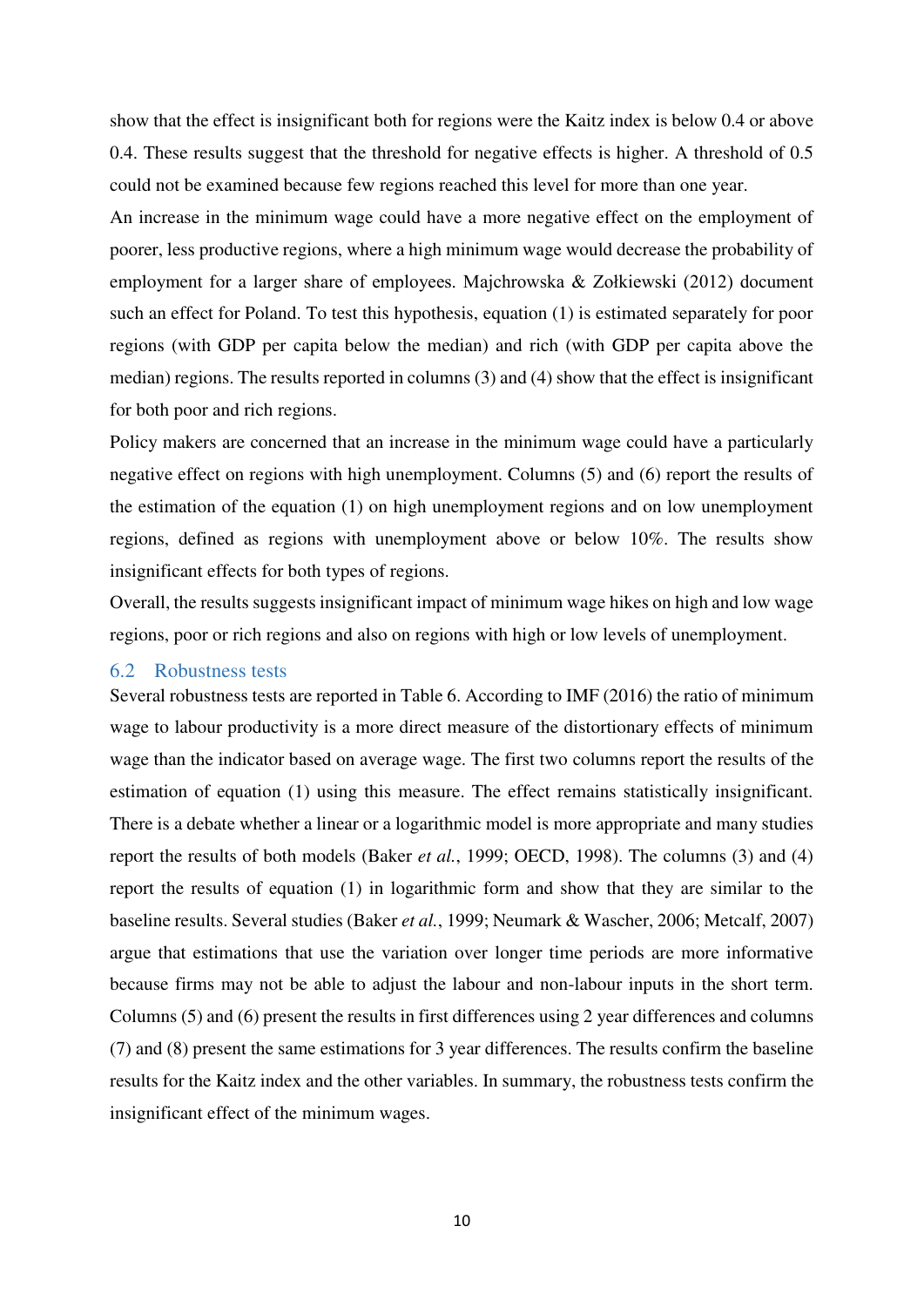## 7 Discussion and conclusions

Increasing minimum wage has the potential to decrease work poverty and increase the earnings of low wage workers, but there are concerns that it may reduce employment. There is no consensus in the literature on the effect of the minimum wage on employment. There is also a lack of studies on this topic for Romania for the period following the economic crisis.

This study examines the effect of minimum wage on employment in Romania, between 2008 and 2014, using panel data at regional level. The use of very recent data assures the relevance of the results for policy. The use of panel data allows controlling for region specific unobserved characteristics. In addition, the study examines how this effect varies across characteristics of the regions and the level of the minimum wage, aspects which have not been studied before.

The results indicate an insignificant effect of the minimum wage on employment, which is determined mainly by regional industrial structure, the business cycle and social protection policies. The results are very robust to the use of different specifications and across different types of regions.

Despite the robustness of the results and the consistency with previous studies, such as OECD (1998), European Commission (2016), IMF (2016), Harasztosi & Lindner (2015) they may appear surprising. There are several possible explanations.

First, firms could adjust to minimum wage increases through the hours worked, prices, profitability, wage compression and adoption of efficiency increasing methods (Hirch et al., 2011; Schmitt, 2013). Adjustment though hours was limited, as only a small, share of employees worked part time during the period studied, but this share rose fast (INS, 2016a). Adjustments though prices and profitability played an important role in Hungary (Harasztosi  $\&$ Lindner, 2015), so they could be important channels also in Romania.

Second, it is possible that some labour markets had characteristics of monopsonic/ oligopsonic markets, where employers have significant market power in wage determination due to frictions in labour market, limited mobility of workers or workers' preferences. In this case, an increase in the minimum wage may increase employment by increasing the incentives to work. The empirical evidence consistent with monopsonic/oligopsonic labour markets found by Eriksson and Putlikova (2004) for Czech and Slovak Republics and the very low level of wages in Romania suggest that this explanation could be relevant for certain labour markets in Romania. Third, the practice of receiving part of the wage as envelope wage could also be part of the explanation. If workers receive part of the wage as envelope wages, the most likely effects of an increase in minimum wage are an increase in the formal wage, a decrease in the envelope wage, and no effect on employment. Williams (2009) found that 23% of all employees in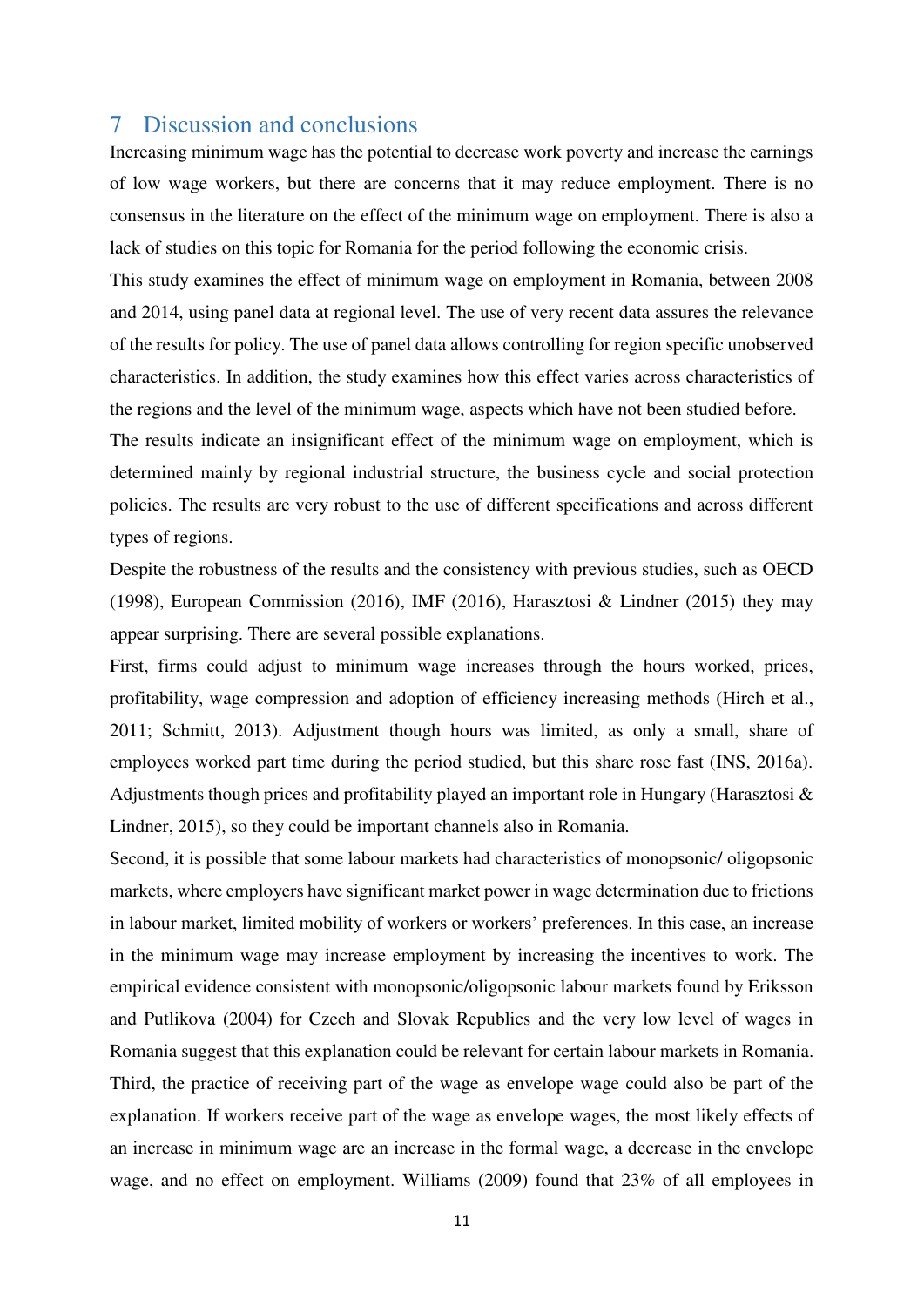Romania received a large part of their wages (close to 70%) as envelope wages. Given how widespread this practice is, it may explain, at least partly, the insignificant effect.

Finally, increases in minimum wages could affect negatively only specific skill groups, sectors or types of firms as shown by previous studies (OECD, 1998, Eriksson & Pytlikova, 2004; Harasztosi & Lindner, 2015; European Commission, 2016).

The paper has several limitations. It studies the effect on overall employment, but different workers and firms could be affected differently. Future research should study the effect on young and low-skill workers, specific sectors, such as labour intensive manufacturing, and different types of firms, such as, SMEs or exporters. Another limitation of the study is that is uses aggregate data. Ideally this question should be studied using micro data, which allows identifying more precisely the effects. Finally, the study examined only the adjustment of firms to this increase though employment. Future work should examine the adjustments though prices, profitability and other channels.

From a policy perspective, the result that increases in minimum wage between 2008 and 2014 had no major effects on employment lends support to the use of this policy to increase earnings of low wage workers, reduce in-work poverty and increase labour force participation. However, the estimates refer to the overall employment rate and possible negative effects on specific socio-demographic groups or specific types of firms should be taken into account. The results also highlight the importance of regional development policies that aim to strengthen the regional manufacturing base.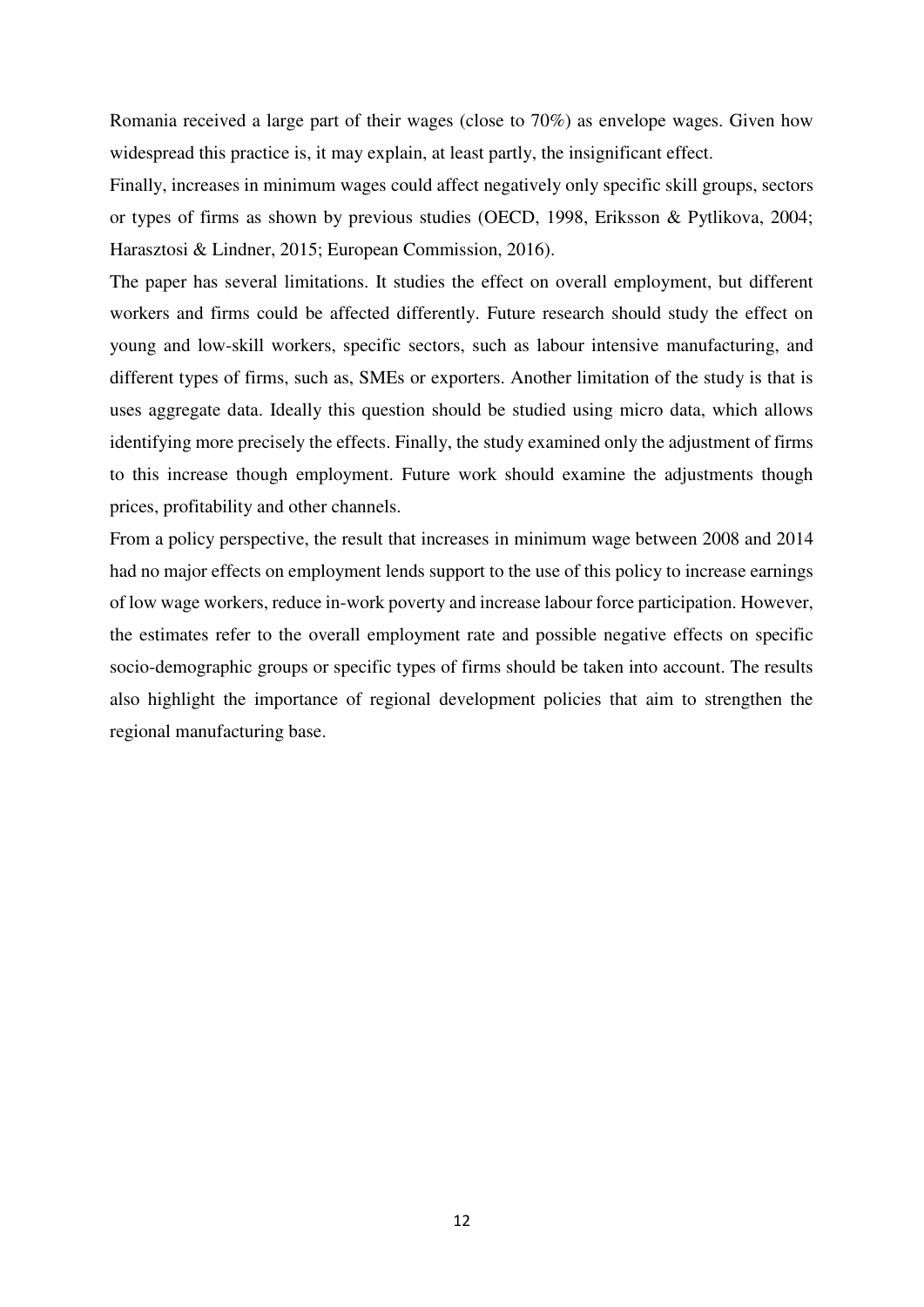#### **References**

- Andreica, M., L. Aparaschivei, A. Cristescu, & N. Cataniciu, 2010, Models of the Minimum Wage Impact upon Employment, Wages and Prices: the Romanian Case, Recent Advances in Mathematics and Computers in Business, Economics, Biology and Chemistry, Proceedings of the 11th WSEAS Int.Conf. MCBE 2010.
- Aparschivei, L., Vasilescu, M. D. & N. Cataniciu, 2011, The Impact of Investments and Gross Value Added upon Earnings, Theoretical and Applied Economics XVIII, No. 2(555), pp. 207-218.
- Baker, M., Dwayne B., & S. Stanger, 1999, The Highs and Lows of the Minimum Wage Effect: A Time Series-Cross Section Study of the Canadian Law*, Journal of Labor Economics,* 17 (2), 318-50.
- Elhorst, P., 2003, The Mystery of Regional Unemployment Differentials: Theoretical and Empirical Explanations, *Journal of Economic Surveys*, 17(5), 709-748.
- Eriksson, T. & M. Pytlikova, 2004, Firm-level Consequences of Large Minimum-wage Increases in the Czech and Slovak Republics, *Labour*, 18(1).
- European Commission, 2016, Labour and wage developments in Europe.
- Eurostat, Minimum Wages Statistics.
- Harasztosi, P. and A. Lindner, 2015, Who Pays for the Minimum Wage?
- Hirsch, B. T., E. Kaufman, & T. Zelenska, 2011, Minimum wage channels of adjustment. IZA Working paper 6132.
- Institutul Național de Cercetare Științifică în Domeniul Muncii și Protecției Sociale INCSMPS, 2016, Evaluarea efectelor economice și sociale potențiale asociate salariului minim brut garantat în plată în România și modificării acestuia.
- Institutul Naţional de Statistică, 2016a, Indicatori privind forța de muncă.

Institutul Naţional de Statistică, 2016b, Indicatori privind conturile naționale.

- International Monetary Fund, 2016, Cross country report on minimum wages, IMF country report 16/151.
- Majchrowska & Zołkiewski, 2016, The impact of minimum wage on employment in Poland, *Investigaciones Regionales*, 24, 211-239.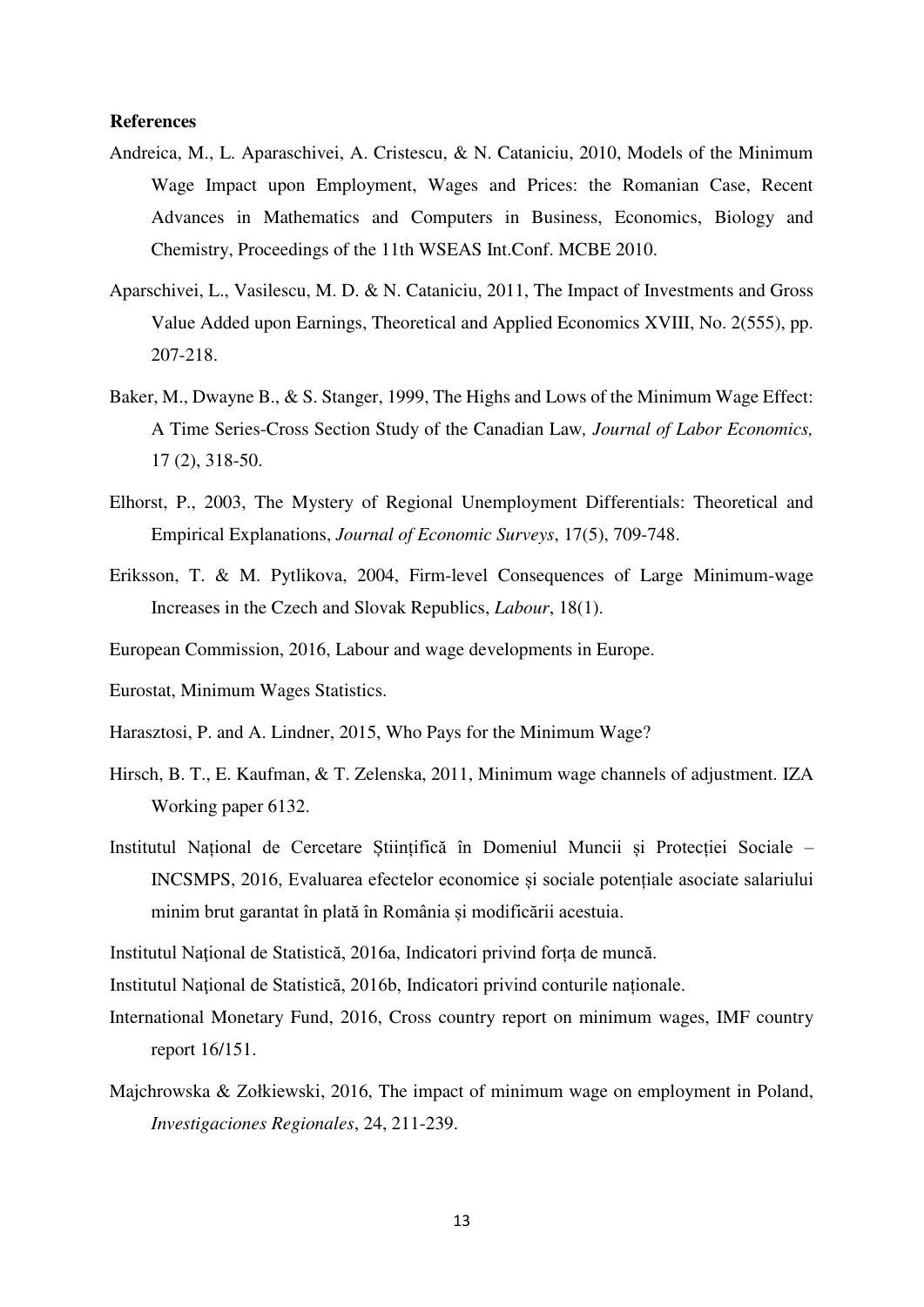- Manning, A. 2016. The Elusive Employment Effect of the Minimum Wage, CEP Discussion Papers dp1428, Centre for Economic Performance, LSE.
- Marelli E., R. Patuelli & M. Signorelli, 2012. "Regional unemployment in the EU before and after the global crisis," *Post-Communist Economies*, 24(2), 155-175.
- Metcalfe D., 2007, Why Has the British National Minimum Wage Had Little or No Impact on Employment?, CEP Discussion Paper No 781.
- National Bank of Romania, 2015, The Increase in the Minimum Gross Wage—Effects on the Labour Market, Inflation Report.
- Neumark, D. & W. Wascher, 1992, Employment Effects of Minimum and Subminimum Wages: Panel Data on State Minimum Wage Laws, *ILR Review*, 46 (1), 55-81.
- Neumark, D. & W. Wascher, 2004, Minimum Wages, Labor Market Institutions, and Youth Employment: A Cross-National Analysis, *ILR Review*, 57(2), 223-248.
- Neumark, D. & W. Wascher, 2006, Minimum Wages and Employment: A Review of Evidence from the New Minimum Wage Research, NBER Working Paper 12663.
- Neumark, D., Salas, J. M. I., & Wascher, W., 2013, Revisiting the minimum wage-employment debate: Throwing out the baby with the bathwater? IZA Discussion Paper No. 7166.
- OECD, 1998, Making the most of the minimum: statutory minimum wages, employment and poverty.
- Pashev K., Casini P., Kay N., Pantea S., 2015, EU Structural Change, Publications Office of the European Union, Luxembourg.
- PIAROM, 2017, Studiu privind analiza forței de muncă la nivelul regiunilor de dezvoltare ale României.
- Schmitt, J., 2013, Why Does the Minimum Wage Have No Discernible Effect on Employment? CEPR Reports and Issue Briefs 2013-04.
- Williams, C., 2009, The Commonality of Envelope Wages in Eastern European Economies, *Eastern European Economics*, 47(2).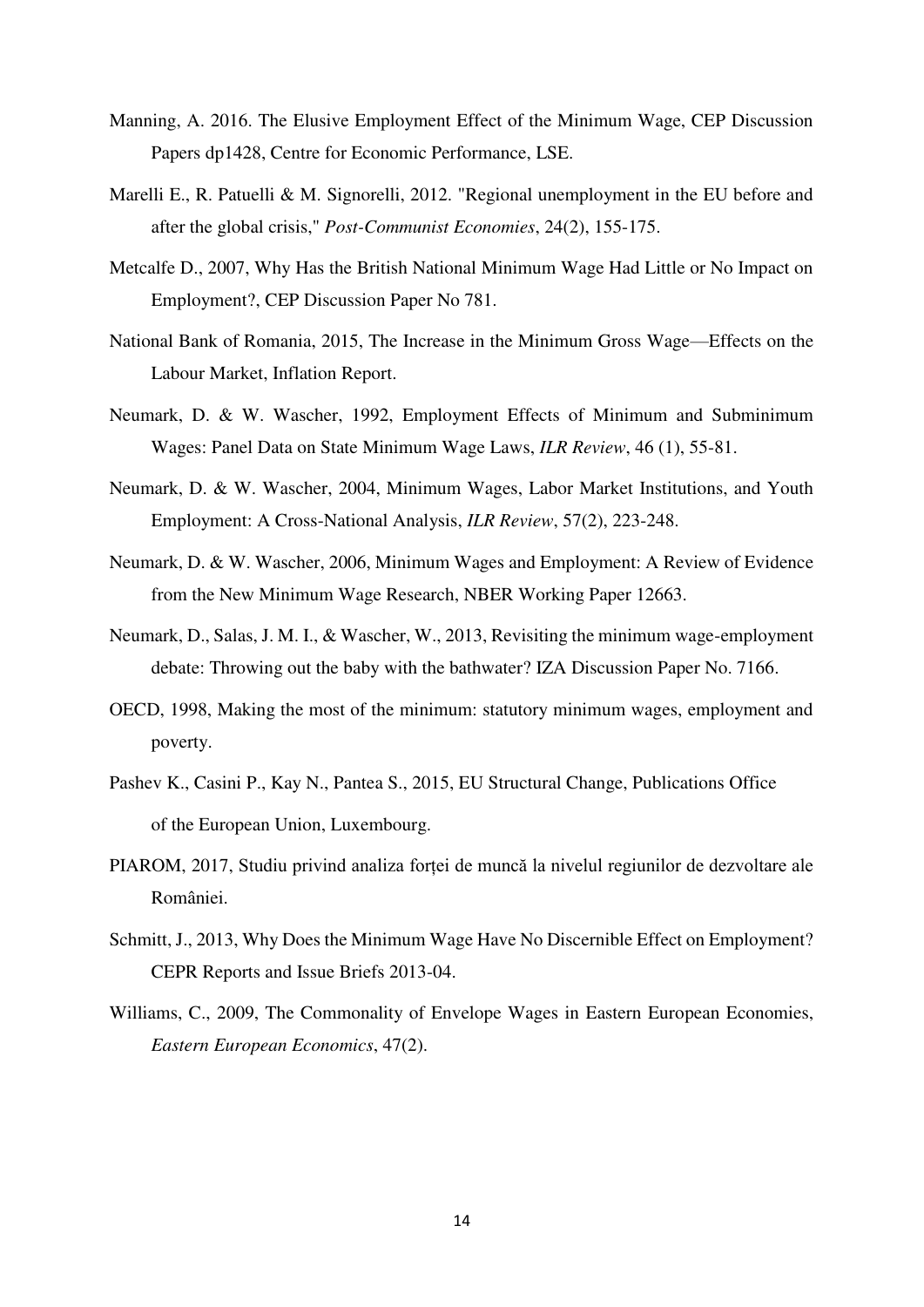#### Annexes

| Country   | Minimum wage in EURO |       | Minimum wages in PPS |       |       | Minimum Wage/Average Wage |      |      |        |
|-----------|----------------------|-------|----------------------|-------|-------|---------------------------|------|------|--------|
|           | 2008                 | 2014  | $\Delta$ (%)         | 2008  | 2014  | $\Delta$ (%)              | 2008 | 2014 |        |
| <b>BG</b> | 112.5                | 173.8 | 54.5                 | 227.6 | 363.2 | 59.6                      | 39.5 | 40.3 | 0.8    |
| CZ        | 300.4                | 309.6 | 3.1                  | 414.8 | 484.6 | 16.8                      | 35.2 | 32.8 | $-2.4$ |
| ЕE        | 278.0                | 355.0 | 27.7                 | 362.4 | 469.5 | 29.5                      | 34.9 | 36.2 | 1.3    |
| LV        | 22.,8                | 320.0 | 39.3                 | 303.2 | 456.3 | 50.5                      | 36.2 | 44.4 | 8.2    |
| LT        | 231.7                | 289.6 | 25.0                 | 351.0 | 461.3 | 31.4                      | 39.6 | 45.7 | 6.1    |
| HU        | 271.9                | 328.2 | 20.7                 | 394.9 | 571.5 | 44.7                      | 38.5 | 45.5 | 7.0    |
| PL        | 313.3                | 404.2 | 29.0                 | 462.6 | 719.1 | 55.5                      | 38.8 | 45.1 | 6.3    |
| RO        | 138.6                | 205.3 | 48.2                 | 215.0 | 381.2 | 77.3                      | 30.1 | 38.4 | 8.3    |
| <b>SI</b> | 538.5                | 789.2 | 46.5                 | 649.9 | 966.5 | 48.7                      | 41.0 | 51.3 | 10.3   |
| <b>SK</b> | 241.2                | 352.0 | 45.9                 | 370.6 | 519.1 | 40.1                      | 34.7 | 36.4 | 1.7    |

#### **Table 1 Minimum wages in Romania and in comparable countries**

<span id="page-15-0"></span>Source: Eurostat, Mininum wages.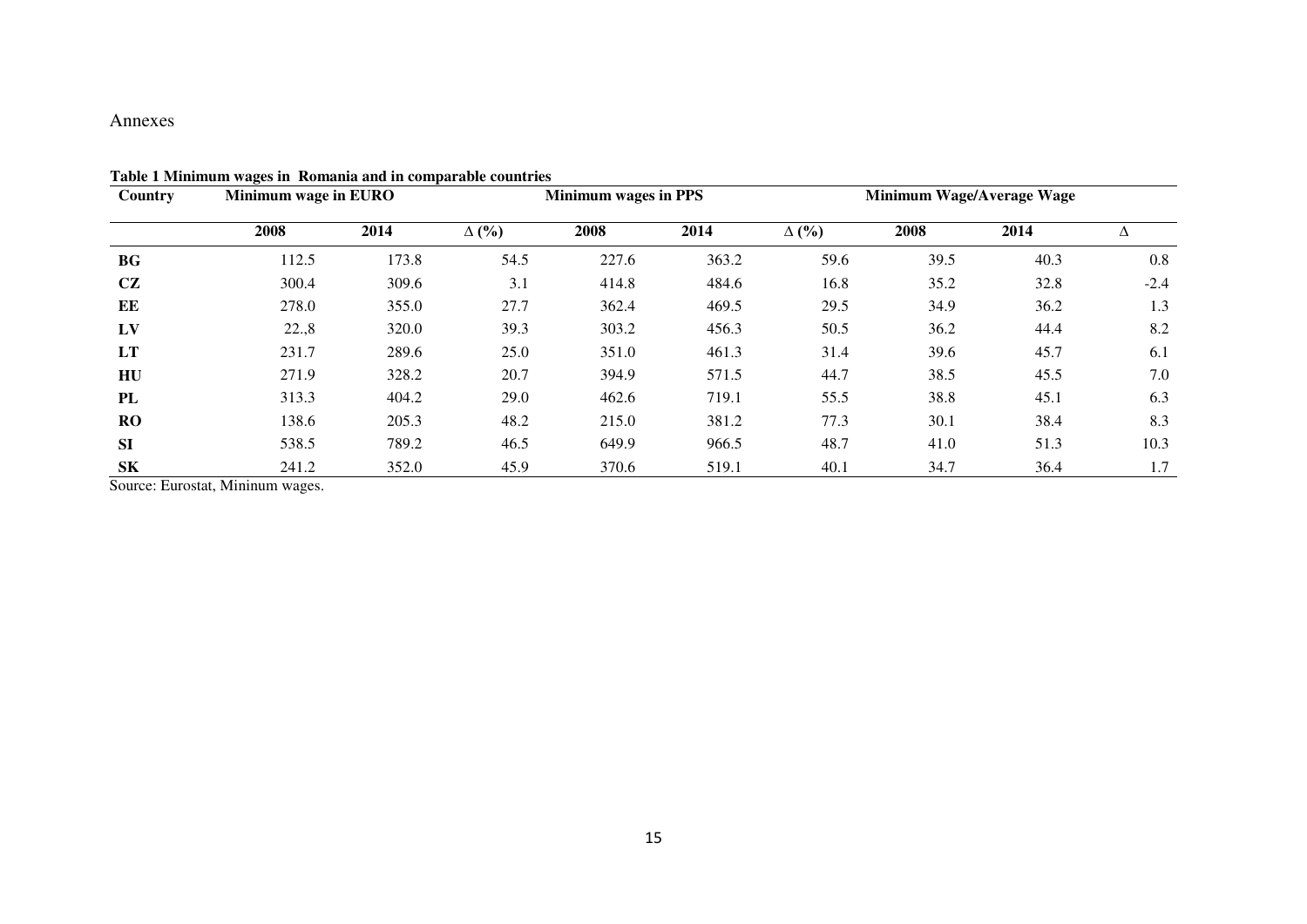| <b>Variable</b>               | <b>Definition</b>                                                    |
|-------------------------------|----------------------------------------------------------------------|
| Employment rate (all sectors) | Number of employees/working age population                           |
| Employment rate (business)    | Number of employees in the business sector (B-N based on NACE rev.   |
| sector)                       | 2)/working age population                                            |
| Kaitz index                   | Ratio of minimum wage to average wage                                |
| GDP per capita                | Real regional GDP per capita                                         |
| Manufacturing                 | Share of manufacturing in total employment in the region             |
| Market services               | Share of market services $(G - N)$ in total employment in the region |
| Unemployment allowance        | Ratio of unemployment allowance to minimum wage                      |

### **Table 2 Variable definition**

#### <span id="page-16-0"></span>**Table 3 Summary statistics**

| <b>Variable</b>                   | 2008  |           | 2014  |           |  |
|-----------------------------------|-------|-----------|-------|-----------|--|
|                                   | Mean  | Std. Dev. | Mean  | Std. Dev. |  |
| Employment rate (all sectors)     | 0.33  | 0.10      | 0.32  | 0.09      |  |
| Employment rate (business sector) | 0.25  | 0.09      | 0.24  | 0.09      |  |
| Minimum wage/average wage         | 0.35  | 0.09      | 0.48  | 0.06      |  |
| GDP per capita (thousands RON)    | 22.08 | 9.77      | 21.85 | 9.93      |  |
| Manufacturing                     | 0.29  | 0.07      | 0.26  | 0.08      |  |
| Market services                   | 0.31  | 0.07      | 0.34  | 0.07      |  |
| Unemployment allowance            | 0.72  | 0.37      | 0.54  | 0.09      |  |

Source: Own calculations based on INS data.

#### <span id="page-16-1"></span>**Table 4 Employment effects of minimum wages**

|                        | All sectors                  | All sectors  | <b>Business</b>              | <b>Business</b> |
|------------------------|------------------------------|--------------|------------------------------|-----------------|
|                        | <b>Excluding B</b><br>and IF | All regions  | <b>Excluding B</b><br>and IF | All regions     |
| <b>Kaitz Index</b>     | 0.02                         | 0.17         | $-0.04$                      | 0.11            |
|                        | [0.08]                       | [0.14]       | [0.07]                       | [0.12]          |
| GDP per capita         | 0.00                         | 0.03         | 0.01                         | 0.02            |
|                        | [0.01]                       | [0.02]       | [0.01]                       | [0.02]          |
| Manufacturing          | 0.33                         | 0.43         | 0.41                         | 0.50            |
|                        | $[0.11]$ ***                 | $[0.15]$ *** | $[0.09]$ ***                 | $[0.12]$ ***    |
| Market services        | 0.12                         | 0.13         | 0.21                         | 0.21            |
|                        | [0.11]                       | [0.11]       | $[0.10]$ **                  | $[0.10]$ **     |
| Unemployment allowance | $-0.02$                      | $-0.03$      | $-0.02$                      | $-0.02$         |
|                        | $[0.01]*$                    | $[0.01]$ *** | $[0.01]**$                   | $[0.01]$ ***    |
| <b>Obs</b>             | 238                          | 250          | 238                          | 250             |
| Regions                | 40                           | 42           | 40                           | 42              |
| R <sub>2</sub>         | 0.81                         | 0.73         | 0.80                         | 0.71            |

Note: \* p<0.10, \*\* p<0.05, \*\*\* p<0.01. Standard errors corrected for heteroscedasticity and clustered by region in parentheses. All equations include region and time fixed effects.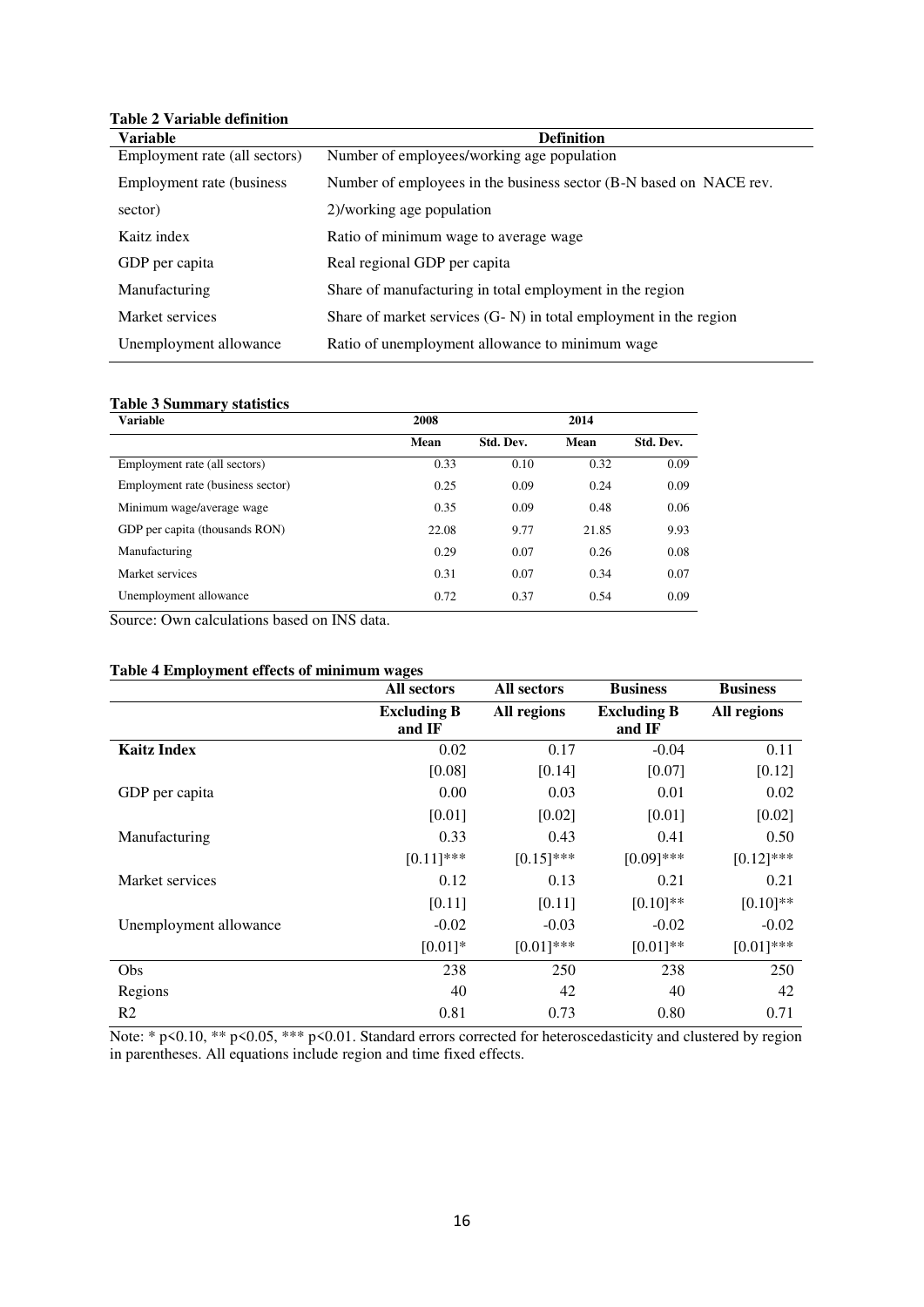|                    | -<br><b>MW/AW</b> |             | GDP/capita   |           |             | <b>Unemployment rate</b> |
|--------------------|-------------------|-------------|--------------|-----------|-------------|--------------------------|
|                    | <b>High</b>       | Low         | <b>High</b>  | Low       | <b>High</b> | Low                      |
|                    | (1)               | (2)         | (3)          | (4)       | (5)         | (6)                      |
| <b>Kaitz Index</b> | 0.04              | $-0.08$     | 0.11         | $-0.06$   | 0.20        | $-0.06$                  |
|                    | [0.13]            | [0.09]      | [0.15]       | [0.15]    | [0.19]      | [0.10]                   |
| GDP per capita     | 0.01              | 0.01        | 0.00         | 0.00      | 0.01        | $-0.00$                  |
|                    | [0.05]            | [0.02]      | [0.01]       | [0.02]    | [0.04]      | [0.01]                   |
| Manufacturing      | 0.05              | 0.29        | 0.48         | 0.27      | 0.30        | 0.28                     |
|                    | [0.21]            | $[0.12]$ ** | $[0.20]$ **  | $[0.13]*$ | [0.18]      | $[0.15]*$                |
| Market services    | 0.01              | 0.15        | 0.20         | 0.13      | 0.20        | 0.07                     |
|                    | [0.20]            | [0.12]      | [0.18]       | [0.18]    | [0.20]      | [0.15]                   |
| Unemployment       | $-0.01$           | $-0.02$     | $-0.05$      | 0.01      | $-0.02$     | $-0.03$                  |
| allowance          | [0.02]            | $[0.01]*$   | $[0.01]$ *** | [0.01]    | [0.03]      | $[0.01]**$               |
| Obs.               | 123               | 115         | 114.0        | 124       | 52          | 186                      |
| Regions            | 34                | 31          | 19           | 21        | 19          | 37                       |
| R <sub>2</sub>     | 0.84              | 0.84        | 0.81         | 0.84      | 0.86        | 0.80                     |

#### **Table 5 Does the minimum wage have different effects?**

<span id="page-17-0"></span>Note: \* p<0.10, \*\* p<0.05, \*\*\* p<0.01. Standard errors corrected for heteroscedasticity and clustered by region in parentheses. All equations include region and time fixed effects.